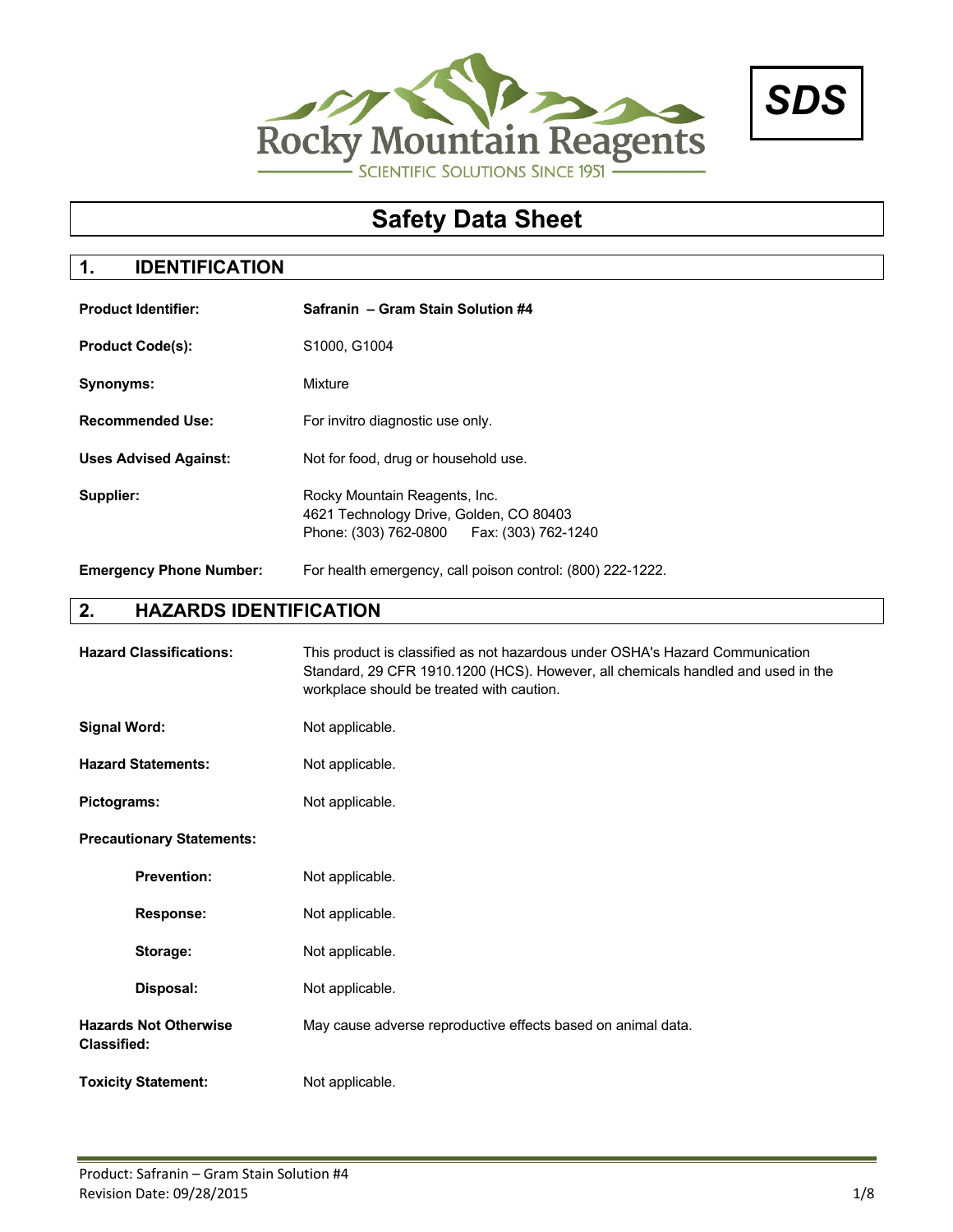# **3. COMPOSITION AND INFORMATION ON INGREDIENTS**

| <b>Component</b> | <b>Common Name / Synonyms</b> | CAS#      | <b>Chemical Formula</b> | % by Weight |
|------------------|-------------------------------|-----------|-------------------------|-------------|
| Water            | Water                         | 7732-18-5 | H <sub>2</sub> O        | >90         |
| Ethanol          | Ethyl Alcohol                 | 64-17-5   | $C_2H_5OH$              | <8          |
| Methanol         | Methyl Alcohol                | 67-56-1   | CH <sub>3</sub> OH      | < 0.5       |
| Isopropanol      | Isopropyl Alcohol             | 67-63-0   | $C_3H_7OH$              | < 0.5       |
| Safranin O       | Basic Red #2                  | 477-73-6  | $C_{20}H_{19}N_4Cl$     | < 1.0       |

### **Trade Secret Statement:** The exact concentrations of each component have been withheld under a trade secret. These components are either nonhazardous or are present at sufficiently low concentrations such that they do not affect the hazard classification of this product.

### **4. FIRST AID MEASURES**

#### **First Aid Procedures:**

| Inhalation:                                                 | If breathing is difficult, give oxygen. If not breathing, give artificial respiration. WARNING! It<br>may be hazardous to the person providing aid to give mouth-to-mouth resuscitation when<br>the inhaled or ingested material is toxic, infectious, or corrosive. Do not use mouth-to-mouth<br>resuscitation if victim ingested or inhaled the substance; induce artificial respiration with the<br>aid of a pocket mask equipped with a one-way valve or other proper respiratory medical<br>device. Call a physician immediately if you feel unwell or are concerned.                            |
|-------------------------------------------------------------|-------------------------------------------------------------------------------------------------------------------------------------------------------------------------------------------------------------------------------------------------------------------------------------------------------------------------------------------------------------------------------------------------------------------------------------------------------------------------------------------------------------------------------------------------------------------------------------------------------|
| Ingestion:                                                  | Do not induce vomiting unless directed to do so by medical personnel. If vomiting occurs,<br>keep head low so that vomit does not enter lungs. Never give anything by mouth to an<br>unconscious person. Call a physician or poison control center if symptoms occur.                                                                                                                                                                                                                                                                                                                                 |
| <b>Skin Contact:</b>                                        | Remove contaminated clothing and shoes. Wash skin with soap and plenty of water for at<br>least 15 minutes. Wash clothing before reuse. Get medical attention if symptoms occur.                                                                                                                                                                                                                                                                                                                                                                                                                      |
| <b>Eye Contact:</b>                                         | Check for and remove contact lenses if present and easy to do. Immediately flush eyes with<br>gentle but large stream of water for at least 15 minutes, lifting lower and upper eyelids<br>occasionally. Call a physician if symptoms occur.                                                                                                                                                                                                                                                                                                                                                          |
| <b>General Advice:</b>                                      | Poison information centers in each state can provide additional assistance for scheduled<br>poisons. Ensure that medical personnel and those providing first aid are aware of the<br>material(s) involved and take precautions to protect themselves.                                                                                                                                                                                                                                                                                                                                                 |
| <b>Symptoms and Effects:</b>                                | May cause irritation to eyes, skin, respiratory tract, and gastrointestinal tract. Absorption<br>through skin may cause visual disturbances and metabolic acidosis. Inhalation of vapors<br>may cause dizziness, suffocation, nervous system effects, and cardiovascular effects. May<br>affect the blood, brain, urinary system, liver, spleen, and eyes. Ingestion may cause nausea,<br>vomiting, diarrhea, abdominal pain, constipation, nervous system effects, blindness, and<br>respiration effects. May affect the blood, liver, kidneys, cardiovascular system, brain,<br>pancreas, and eyes. |
| <b>Immediate Medical Care/</b><br><b>Special Treatment:</b> | If you feel unwell or are concerned, call a physician or poison control center immediately.<br>Treat symptomatically.                                                                                                                                                                                                                                                                                                                                                                                                                                                                                 |

### **5. FIREFIGHTING MEASURES**

**Suitable Extinguishing Media:** Water spray, dry powder, alcohol resistant foam, carbon dioxide.

**Unsuitable Extinguishing Media:** Do not use a solid (straight) water stream, as it may scatter and spread fire.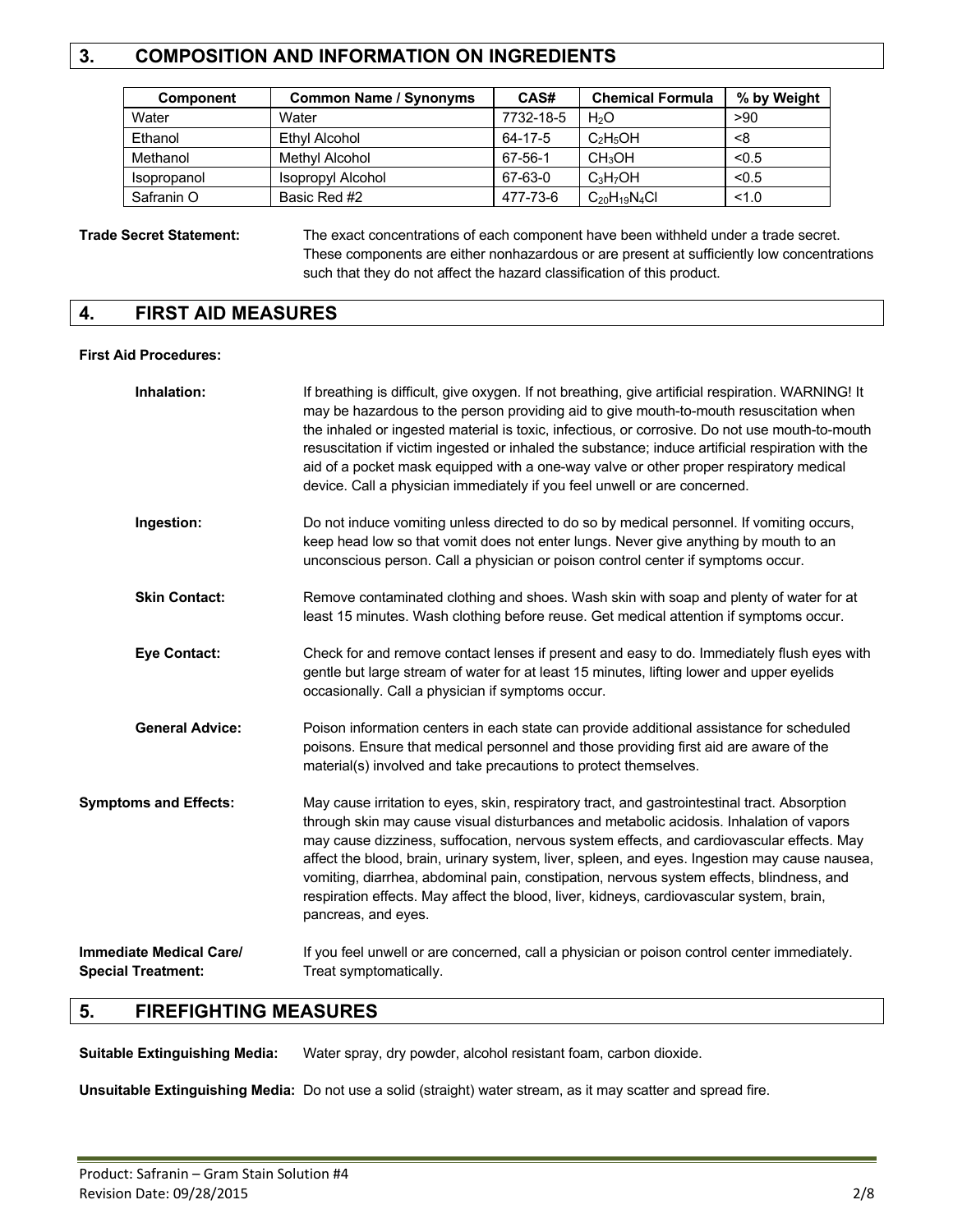| <b>Hazardous Combustion</b><br><b>Products:</b>                       | Carbon oxides, nitrogen oxides.                                                                                                                                                                                                                                               |
|-----------------------------------------------------------------------|-------------------------------------------------------------------------------------------------------------------------------------------------------------------------------------------------------------------------------------------------------------------------------|
| <b>Specific Hazards:</b>                                              | Excessive thermal conditions may cause decomposition and yield hazardous combustion<br>products listed above.                                                                                                                                                                 |
| Special Protective Equipment/<br><b>Precautions for Firefighters:</b> | As in any fire, wear MSHA/NIOSH-approved (or equivalent), self-contained, positive-<br>pressure or pressure-demand breathing apparatus and full protective gear. Use water spray<br>to cool unopened containers. In the event of fire and/or explosion, do not breathe fumes. |

### **6. ACCIDENTAL RELEASE MEASURES**

| <b>Personal Precautions and</b><br><b>Protective Equipment:</b> | Isolate hazard area and keep unnecessary and unprotected personnel away from the area<br>of the leak or spill. Wear appropriate personal protective equipment (see Section 8). Avoid<br>contact with eyes, skin, and clothing.                                                                                                                                                                                        |
|-----------------------------------------------------------------|-----------------------------------------------------------------------------------------------------------------------------------------------------------------------------------------------------------------------------------------------------------------------------------------------------------------------------------------------------------------------------------------------------------------------|
| <b>Emergency Procedures:</b>                                    | In case of chemical emergency, or if unsure how to address an accidental release, consult a<br>professional (see Section 1).                                                                                                                                                                                                                                                                                          |
| <b>Methods for Containment:</b>                                 | Stop the flow of material, if this is without risk. Prevent entry into waterways, sewer,<br>basements, or confined areas. Dike the spilled material, where this is possible. Product<br>should not be released to the environment. Contain and recover liquid when possible.                                                                                                                                          |
| <b>Methods for Cleanup:</b>                                     | Absorb spill with an inert material (e.g. vermiculite, dry sand, earth, cloth, or fleece) and<br>place in a non-combustible container for reclamation or disposal. Do not flush to sewer.<br>Clean contaminated surface thoroughly. Residues from spills can be absorbed with acetone<br>or alcohol. Never return spills in original containers for reuse. Clean up in accordance with<br>all applicable regulations. |

### **7. HANDLING AND STORAGE**

**Handling:** Wear personal protective equipment (see Section 8). Provide sufficient air exchange and/or exhaust in work areas. Avoid contact with skin, eyes, and clothing. Do not breathe vapors or spray mist. Do not ingest. When using, do not eat, drink, or smoke. Keep away from incompatible materials (see Section 10). Handle in accordance with good industrial hygiene and safety practice. Wash thoroughly after handling. Containers of this material may be hazardous when empty, as they retain product residues. Observe all warnings and precautions listed for this product.

**Storage:** Store in a cool, dry, ventilated area. Store in a segregated and approved area away from incompatible materials (see Section 10). Store in original container. Keep containers tightly closed and upright. Keep away from food, drink, and animal foodstuffs. Keep out of the reach of children. Comply with all national, state, and local codes pertaining to the storage, handling, dispensing, and disposal of this product.

### **8. EXPOSURE CONTROLS AND PERSONAL PROTECTION**

| <b>Exposure Limits:</b> | Water:    | No information found. |               |                                       |
|-------------------------|-----------|-----------------------|---------------|---------------------------------------|
|                         | Ethanol:  | ACGIH:<br>OSHA:       | STEL:<br>PEL: | 1000 ppm<br>1000 ppm<br>1900 mg/m $3$ |
|                         | Methanol: | ACGIH:                | TWA:          | $200$ ppm                             |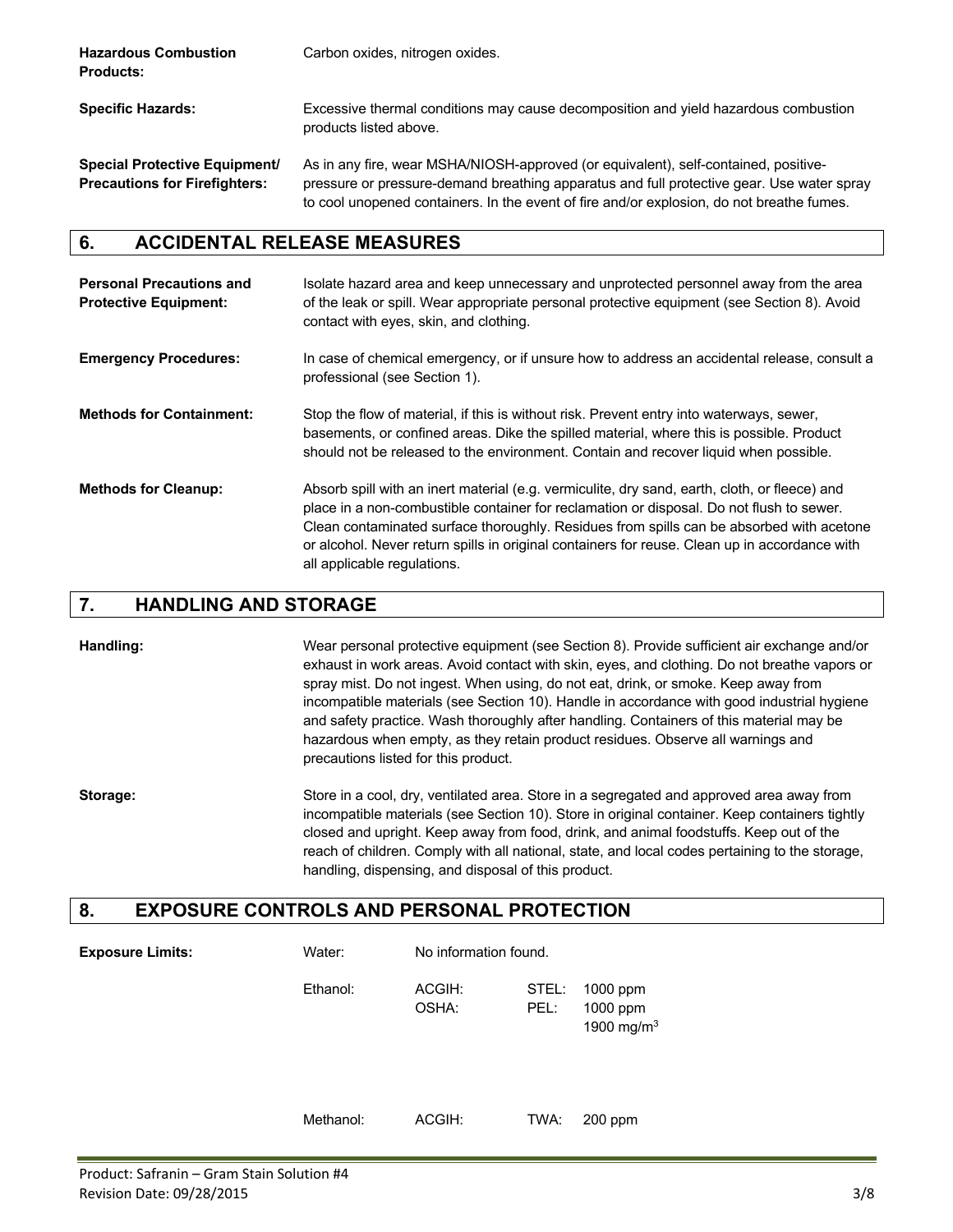|                                                                       |                                                                                                                                                                                                                                                                                                                                                                                                                                                                                        | OSHA:                                                      | STEL:<br>BEL:<br>PEL: | 250 ppm<br>15 mg/L<br>200 ppm<br>260 mg/m $3$                                                                                                                                                                                                                                                                                                          |
|-----------------------------------------------------------------------|----------------------------------------------------------------------------------------------------------------------------------------------------------------------------------------------------------------------------------------------------------------------------------------------------------------------------------------------------------------------------------------------------------------------------------------------------------------------------------------|------------------------------------------------------------|-----------------------|--------------------------------------------------------------------------------------------------------------------------------------------------------------------------------------------------------------------------------------------------------------------------------------------------------------------------------------------------------|
|                                                                       | Isopropanol:                                                                                                                                                                                                                                                                                                                                                                                                                                                                           | ACGIH:                                                     | TWA:<br>STEL:<br>BEL: | 200 ppm<br>400 ppm<br>40 mg/L                                                                                                                                                                                                                                                                                                                          |
|                                                                       |                                                                                                                                                                                                                                                                                                                                                                                                                                                                                        | OSHA:                                                      | PEL:                  | 400 ppm<br>980 mg/m $3$                                                                                                                                                                                                                                                                                                                                |
|                                                                       | Safranin O:                                                                                                                                                                                                                                                                                                                                                                                                                                                                            | No information found.                                      |                       |                                                                                                                                                                                                                                                                                                                                                        |
| <b>Engineering Controls:</b>                                          |                                                                                                                                                                                                                                                                                                                                                                                                                                                                                        |                                                            |                       | Ensure adequate ventilation. Ventilation rates should be matched to conditions. If<br>applicable, use process enclosures, local exhaust ventilation, or other engineering controls<br>to maintain airborne levels below recommended exposure limits. If exposure limits have not<br>been established, maintain airborne levels to an acceptable level. |
| <b>Personal Protective Measures:</b>                                  |                                                                                                                                                                                                                                                                                                                                                                                                                                                                                        |                                                            |                       |                                                                                                                                                                                                                                                                                                                                                        |
| <b>Eye/Face Protection:</b>                                           |                                                                                                                                                                                                                                                                                                                                                                                                                                                                                        | wash station and accessible rinse facilities in work area. |                       | Wear safety glasses with side shields or goggles and a face shield. Maintain approved eye                                                                                                                                                                                                                                                              |
| <b>Skin Protection:</b>                                               | Wear appropriate chemical resistant clothing (with long sleeves) and appropriate chemical<br>resistant gloves.                                                                                                                                                                                                                                                                                                                                                                         |                                                            |                       |                                                                                                                                                                                                                                                                                                                                                        |
|                                                                       | Respiratory Protection: An air-purifying, NIOSH-approved respirator with appropriate cartridge or canister may be<br>permissible under certain circumstances where airborne concentrations are expected to<br>exceed exposure limits. Use a positive-pressure, air-supplied respirator if there is any<br>potential for an uncontrolled release, if exposure levels are unknown, or in any other<br>circumstances where air-purifying respirators may not provide adequate protection. |                                                            |                       |                                                                                                                                                                                                                                                                                                                                                        |
| <b>Specific Requirements</b><br>for Personal Protective<br>Equipment: | glove manufacturers.                                                                                                                                                                                                                                                                                                                                                                                                                                                                   |                                                            |                       | Ensure that glove material is compatible with this product. This information is available from                                                                                                                                                                                                                                                         |

# **9. PHYSICAL AND CHEMICAL PROPERTIES**

| Appearance:                           | Red, opaque liquid.                                        |
|---------------------------------------|------------------------------------------------------------|
| Odor:                                 | Faint, alcoholic.                                          |
| <b>Odor Threshold:</b>                | No information found.                                      |
| Formula Weight:                       | Mixture.                                                   |
| pH:                                   | No information found.                                      |
| <b>Melting/Freezing Point:</b>        | No information found.                                      |
| <b>Boiling Point/Range:</b>           | No information found.                                      |
| <b>Decomposition Temperature:</b>     | No information found.                                      |
| <b>Flash Point:</b>                   | Not applicable.                                            |
| <b>Auto-ignition Temperature:</b>     | Not applicable.                                            |
| Flammability:                         | Not flammable.                                             |
| <b>Flammability/Explosive Limits:</b> | Not applicable.                                            |
| Solubility:                           | Miscible with water, ether, acetone, benzene, acetic acid. |
|                                       |                                                            |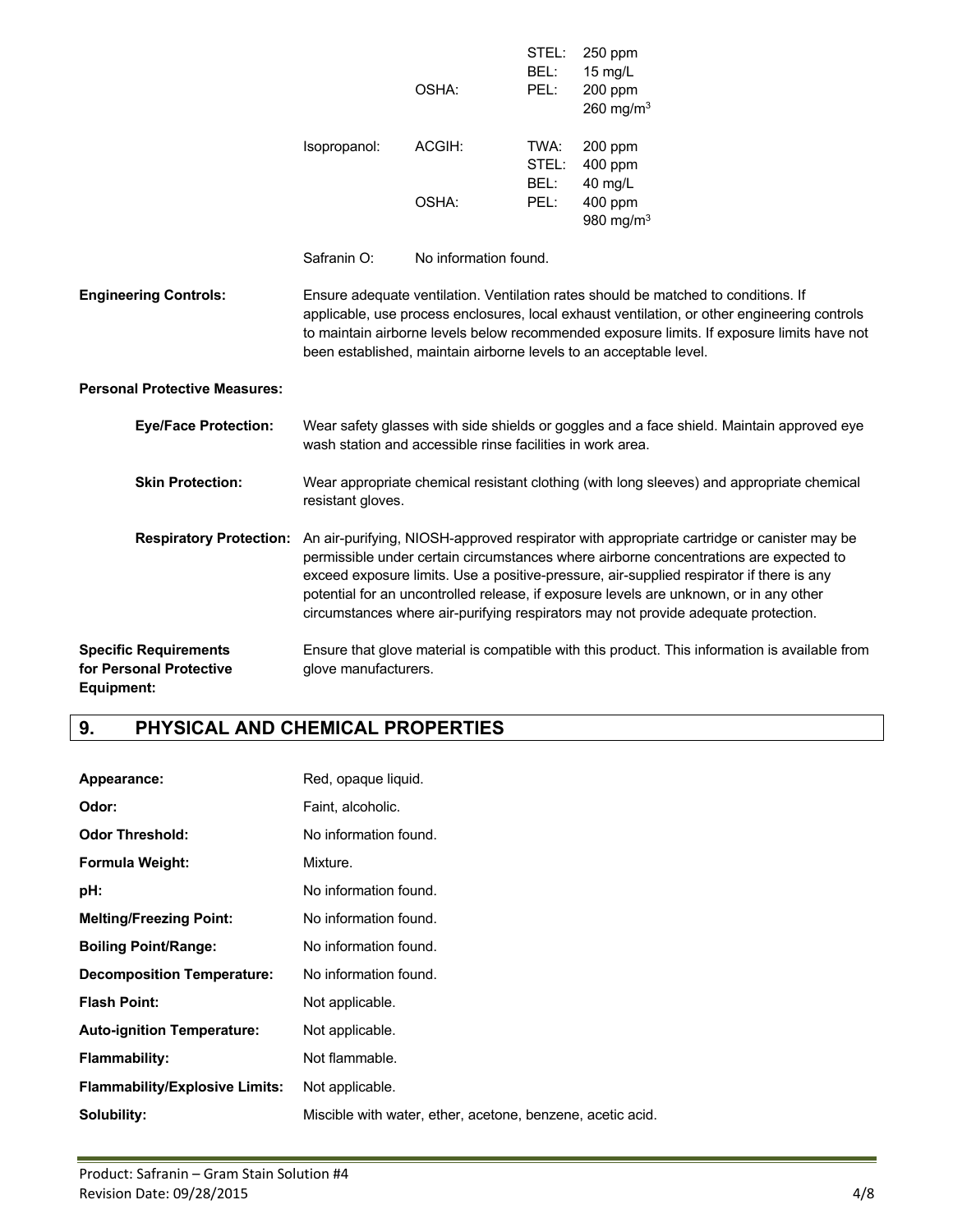| <b>Vapor Pressure:</b>                             | No information found. |
|----------------------------------------------------|-----------------------|
| <b>Vapor Density:</b>                              | No information found. |
| <b>Specific Gravity:</b>                           | $0.98$ (Water = 1)    |
| <b>Evaporation Rate:</b>                           | No information found. |
| <b>Viscosity:</b>                                  | No information found. |
| <b>Partition Coefficient</b><br>(n-octanol/water): | No information found. |

# **10. STABILITY AND REACTIVITY**

| <b>Reactivity Data:</b>                              | No information found.                                                                                                                     |
|------------------------------------------------------|-------------------------------------------------------------------------------------------------------------------------------------------|
| <b>Chemical Stability:</b>                           | Stable under normal conditions.                                                                                                           |
| <b>Conditions to Avoid:</b>                          | Heat, incompatible materials.                                                                                                             |
| <b>Incompatible Materials:</b>                       | Oxidizing agents, strong acids.                                                                                                           |
| <b>Hazardous Decomposition</b><br><b>Products:</b>   | Carbon oxides, nitrogen oxides.                                                                                                           |
| <b>Possibility of Hazardous</b><br><b>Reactions:</b> | May react vigorously or violently if exposed to extreme thermal conditions or in<br>contact with the incompatible materials listed above. |
| <b>Hazardous Polymerization:</b>                     | Will not occur.                                                                                                                           |

# **11. TOXICOLOGICAL INFORMATION**

| <b>Routes of Exposure:</b> |              | Inhalation, ingestion, skin contact, eye contact.                                                                                                                                                                                                                                                                                                                                                                  |                                                                                                  |  |
|----------------------------|--------------|--------------------------------------------------------------------------------------------------------------------------------------------------------------------------------------------------------------------------------------------------------------------------------------------------------------------------------------------------------------------------------------------------------------------|--------------------------------------------------------------------------------------------------|--|
| <b>Acute Effects:</b>      |              | May be harmful or fatal if swallowed, inhaled, or absorbed through the skin. Causes irritation<br>to the eyes, skin, respiratory tract, and gastrointestinal tract. May cause blindness or visual<br>disturbances if absorbed into the blood stream. May affect the blood, brain, urinary system,<br>liver, spleen, eyes, kidneys, cardiovascular system, and pancreas. May cause adverse<br>reproductive effects. |                                                                                                  |  |
| <b>Chronic Effects:</b>    |              | May cause central nervous system effects. May cause damage to eyesight. Prolonged or<br>repeated exposure may cause liver, kidney, brain, cardiovascular system, blood, spleen,<br>and heart damage. Prolonged or repeated exposure may cause mutagenic effects.                                                                                                                                                   |                                                                                                  |  |
| <b>Toxicological Data:</b> | Water:       | No information found.                                                                                                                                                                                                                                                                                                                                                                                              |                                                                                                  |  |
|                            | Ethanol:     | LD50 Oral, Rat:<br>LC50 Inhalation, Rat:                                                                                                                                                                                                                                                                                                                                                                           | 7060 mg/kg<br>124.7 mg/L 4 h<br>Causes reproductive effects based on animal data.                |  |
|                            | Methanol:    | LD50 Oral, Rat:<br>LC50 Inhalation, Rat:<br>LD50 Dermal, Rabbit:                                                                                                                                                                                                                                                                                                                                                   | 5628 mg/kg<br>87.5 mg/L 6 h<br>15,800 mg/kg<br>Causes reproductive effects based on animal data. |  |
|                            | Isopropanol: | LD50 Oral, Rat:<br>LC50 Inhalation, Rat:<br>LD50 Dermal, Rabbit:                                                                                                                                                                                                                                                                                                                                                   | 5045 mg/kg<br>72.6 mg/L 4 h<br>12,800 mg/kg                                                      |  |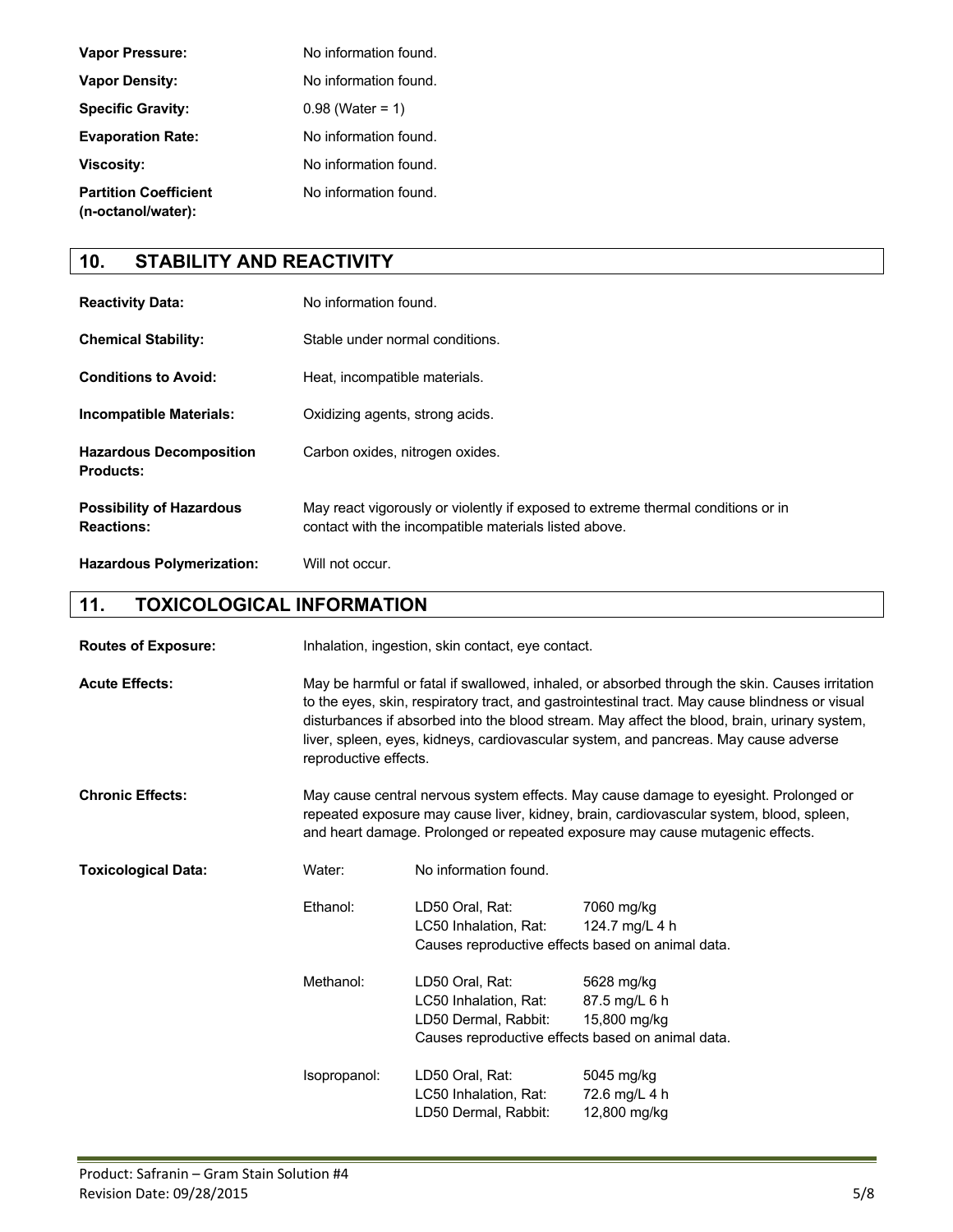|                              | Safranin O:                                                                                                                                                                                                                                                                               | Causes eye irritation based on animal data. |
|------------------------------|-------------------------------------------------------------------------------------------------------------------------------------------------------------------------------------------------------------------------------------------------------------------------------------------|---------------------------------------------|
|                              |                                                                                                                                                                                                                                                                                           | May be mutagenic based on animal data.      |
| <b>Symptoms of Exposure:</b> | Irritation, unconsciousness, visual disturbances, metabolic acidosis, drowsiness, dizziness,<br>suffocation, shortness of breath, nervous system effects, cardiovascular effects, cough,<br>nausea, vomiting, diarrhea, abdominal pain, constipation, blindness, and respiration effects. |                                             |
| <b>Carcinogenic Effects:</b> | This product is not considered to be a carcinogen by IARC, ACGIH, NTP, or OSHA.                                                                                                                                                                                                           |                                             |
| <b>ACGIH:</b>                | Isopropanol:                                                                                                                                                                                                                                                                              | A4 – Not classifiable as a human carcinogen |
| IARC:                        | Isopropanol:                                                                                                                                                                                                                                                                              | 3 – Not classifiable to humans              |
|                              |                                                                                                                                                                                                                                                                                           |                                             |

### **12. ECOLOGICAL INFORMATION**

| <b>Ecotoxicological Data:</b>         | Water:<br>No information found.                                                                                                             |  |
|---------------------------------------|---------------------------------------------------------------------------------------------------------------------------------------------|--|
|                                       | Ethanol:<br>EC50 Water Flea (Daphnia magna):<br>7.7 mg/L 48 h<br>LC50 Fathead Minnow (Pimephales promelas):<br>> 100 mg/L 96 h              |  |
|                                       | Methanol:<br>EC50 Water Flea (Daphnia magna):<br>> 10,000 mg/L 48 h<br>LC50 Fathead Minnow (Pimephales promelas):<br>> 100 mg/L 96 h        |  |
|                                       | Isopropanol:<br>LC50 Western Mosquitofish (Gambusia affinis):<br>>1400 mg/L 96 h                                                            |  |
|                                       | Safranin O:<br>No information found.                                                                                                        |  |
| <b>Persistence and Degradability:</b> | Some components of this product are not readily biodegradable.                                                                              |  |
| <b>Environmental Effects:</b>         | Hazardous to aquatic organisms. Avoid release to the environment.                                                                           |  |
| 13.<br><b>DISPOSAL INFORMATION</b>    |                                                                                                                                             |  |
| <b>Disposal Instructions:</b>         | All wastes must be handled in accordance with local, state, and federal regulations.<br>Minimize exposure to product waste (see Section 8). |  |

### **Contaminated Packaging:** Because emptied containers retain product residue, follow label warnings even after container is emptied. Offer rinsed packaging material to local recycling facilities.

Waste Codes: No information found.

### **14. TRANSPORT INFORMATION**

| DOT:                                               | Not regulated.        |
|----------------------------------------------------|-----------------------|
| <b>Environmental Hazard</b><br><b>Regulations:</b> | No information found. |

**Other Transport Precautions:** No information found.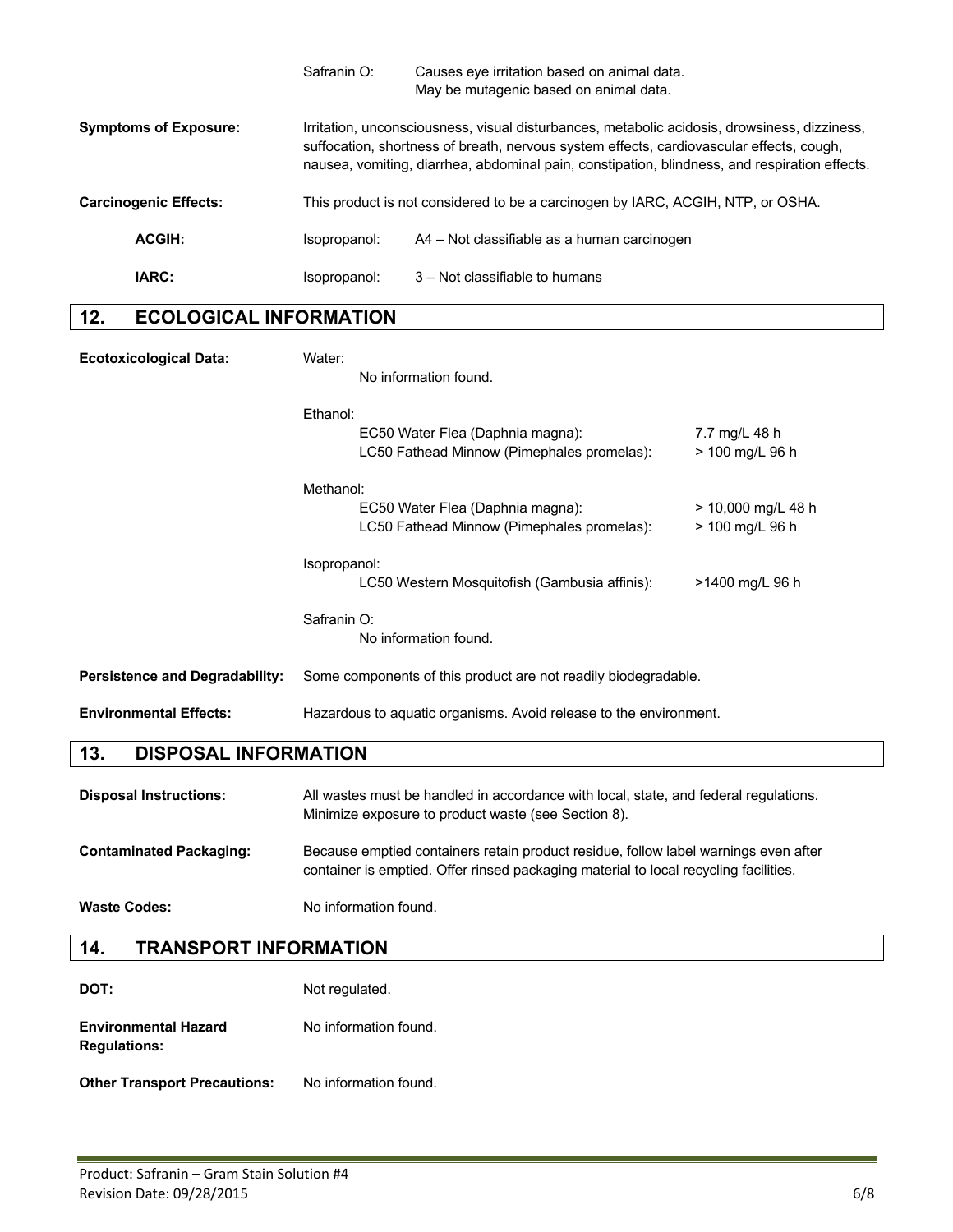# **15. REGULATORY INFORMATION**

#### **U.S. Federal Regulations**:

| <b>OSHA:</b> | This product is not considered a "Hazardous Chemical" as defined by the OSHA Hazard |
|--------------|-------------------------------------------------------------------------------------|
|              | Communication Standard, 29 CFR 1910, 1200.                                          |
|              |                                                                                     |

### **TSCA Inventory:** All components of this product are on the U.S. TSCA Inventory.

### **U.S. EPCRA (SARA Title III):**

| Section 302:             | No information found.            |               |
|--------------------------|----------------------------------|---------------|
| <b>Sections 311/312:</b> | <b>Hazard Category</b>           | List (Yes/No) |
|                          | Section 311 - Hazardous Chemical | No            |
|                          | Immediate Hazard                 | No.           |
|                          | Delayed Hazard                   | No.           |
|                          | Fire Hazard                      | No.           |
|                          | Pressure Hazard                  | No.           |
|                          | <b>Reactivity Hazard</b>         | No.           |

**Section 313:** Isopropyl Alcohol, Methanol: De Minimis Concentration: 1.0%

**CERCLA Reportable Quantities:** Methanol: 5000 lb

#### **International Inventories:**

| <b>Country or Region</b> | <b>Inventory Name</b>                                                  | On Inventory (Yes/No)* |
|--------------------------|------------------------------------------------------------------------|------------------------|
| Australia                | Australian Inventory of Chemical Substances (AICS)                     | N/A                    |
| Canada                   | Domestic Substances List (DSL)                                         | N/A                    |
| Canada                   | Non-Domestic Substances List (NDSL)                                    | N/A                    |
| China                    | Inventory of Existing Chemical Substances in China (IECSC)             | N/A                    |
| Europe                   | European Inventory of Existing Commercial Chemical Substances (EINECS) | N/A                    |
| Europe                   | European List of Notified Chemical Substances (ELINCS)                 | N/A                    |
| Japan                    | Inventory of Existing and New Chemical Substances (ENCS)               | N/A                    |
| Korea                    | Existing Chemicals List (ECL)                                          | N/A                    |
| Philippines              | Philippine Inventory of Chemicals and Chemical Substances (PICCS)      | N/A                    |

\*A "Yes" indicates that the listed component(s) of this product comply with the inventory requirements administered by the governing country(s)